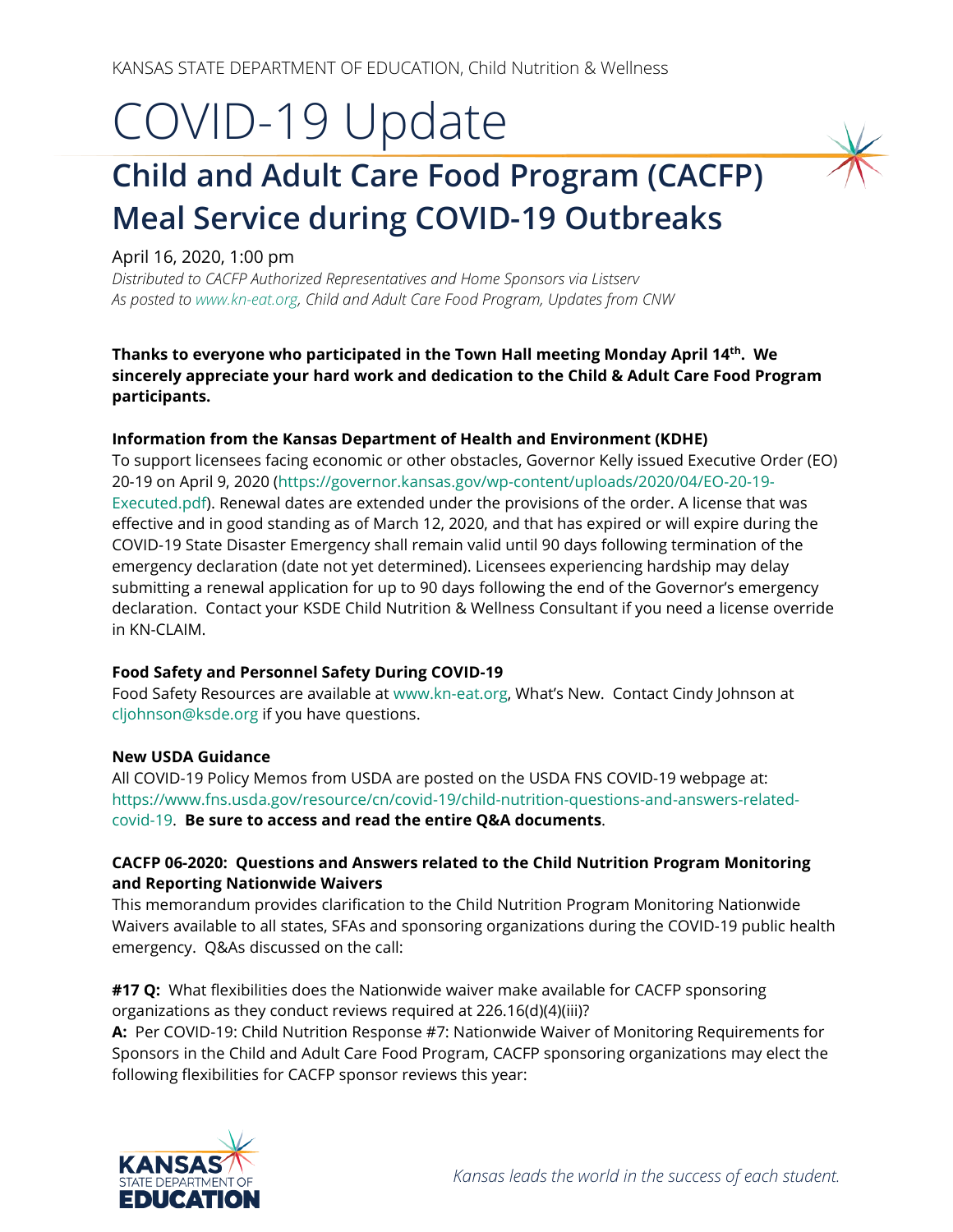- CACFP sponsors may conduct two reviews of their CACFP facilities.
- Only one CACFP facility review is required to be unannounced.
- FNS waives that at least one unannounced review must include observation of a meal service.
- FNS waives that not more than six months may elapse between reviews.
- CACFP sponsoring organizations must still, per CFR 226.16(d)(4)(iii)(C), conduct at least one review during each new facility's first four weeks of Program operations but this review may be conducted as a desk audit.

**#18 Q:** Do traditional CACFP program operators (institutions, sponsoring organizations, and centers) need to maintain daily attendance records?

**A:** Through authority granted under the COVID–19 Child Nutrition Response Act (the Act) (H.R. 6201, Title II), FNS waived the requirements to serve CACFP meals in a congregate setting in COVID–19: Child Nutrition Response #2, Nationwide Waiver to Allow Non-congregate Feeding in the Child Nutrition Programs, dated March 20, 2020. For States that elect to use the non-congregate waiver authority, CACFP program operators only need to maintain daily attendance records for eligible children attending the center. For those not in daily attendance, State agencies must have a plan for ensuring that Program operators are able to maintain accountability and program integrity. This includes putting in place processes to ensure that meals are distributed only to parents or guardians of eligible children, and that they do not distribute duplicate meals. This could be done by checking off participants picking up meals against enrollment records, using sign-in sheets, or other methods which result in accurate recording of eligible program participants, or their parents, receiving meals. CACFP program operators are still required to maintain daily meal counts and enrollment records under this authority.

**#19 Q:** Do CACFP at-risk afterschool centers need to maintain daily attendance records? **A:** Through authority granted under the COVID–19 Child Nutrition Response Act (the Act) (H.R. 6201, Title II), FNS waived the requirements to serve CACFP meals in a congregate setting in COVID–19: Child Nutrition Response #2, Nationwide Waiver to Allow Non-congregate Feeding in the Child Nutrition Programs. FNS waived the requirements which require at-risk afterschool care centers to serve afterschool meals and snacks in a structured and supervised environment, with an educational or enrichment activity in COVID–19: Child Nutrition Response #3, Nationwide Waiver of the Activity Requirement in Afterschool Care Child Nutrition Programs, both dated March 20, 2020. In States that elect to use these waivers, CACFP at-risk afterschool centers only need to maintain daily attendance records for eligible children attending the center, per 7 CFR 226.17a(o)(1) (at-risk afterschool centers may maintain sign-in sheets or, with State agency approval, other methods which result in accurate recording of daily attendance). Those at-risk programs that do not have children actually in attendance do not need to maintain daily attendance records. However, State agencies must have a plan for ensuring that Program operators are able to maintain accountability and program integrity. This includes putting in place processes to ensure that meals are provided for eligible children, and that they do not distribute duplicate meals. At-risk afterschool centers are still required to maintain daily meal counts under this authority.

**#26 Q:** Do State agencies need to request individual exceptions to the 60 day claims for reimbursement deadline when local program operators submit claims during the extended period allowed by this waiver flexibility?

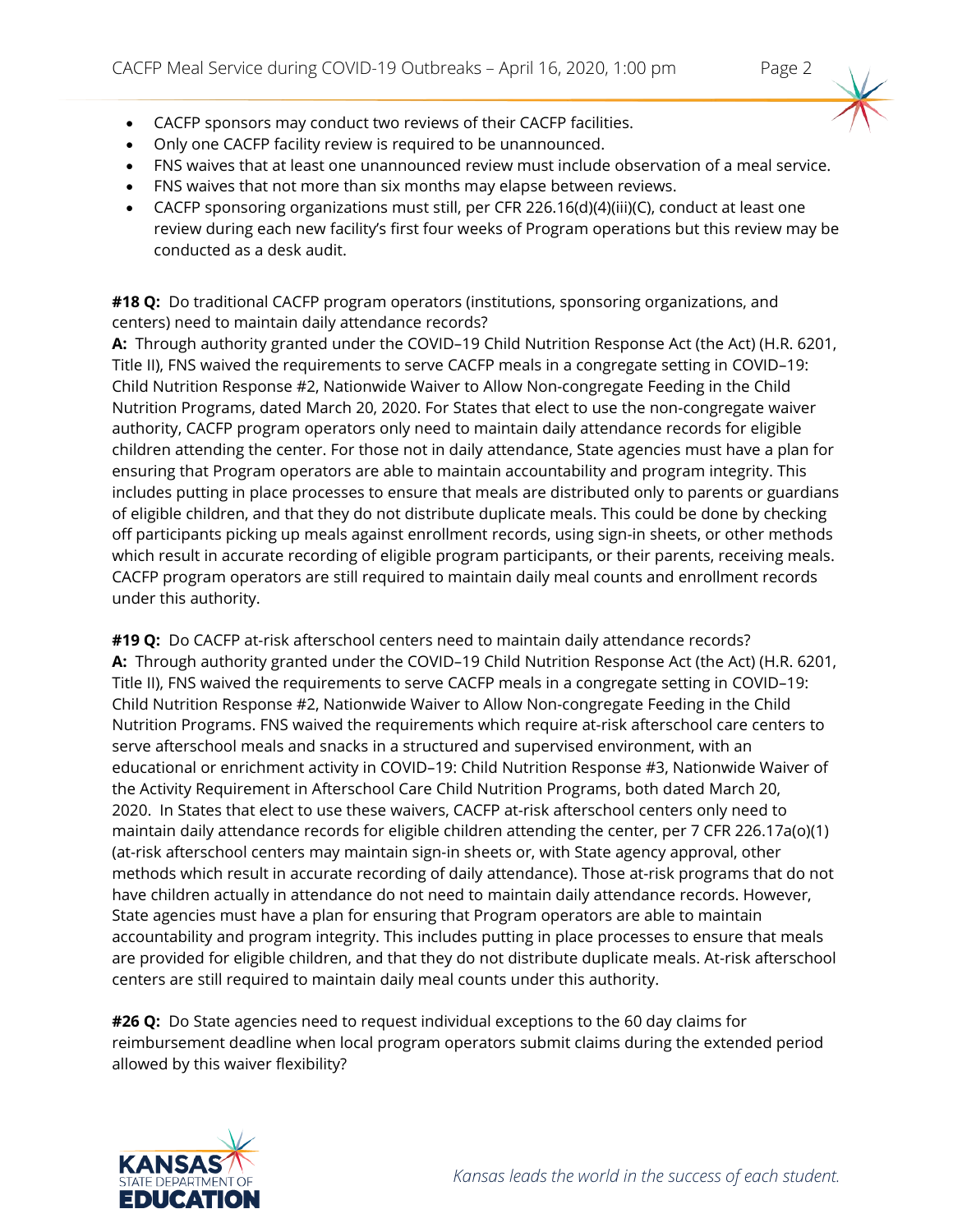**A:** No. State agencies must elect to participate in this Nationwide Waiver by informing their FNS Regional Office in writing. They do not need to provide similar notice of participation in the waiver by local program operators. State agencies electing to use this nationwide waiver may continue to accept and pay out January and February 2020 claims from local program operators for an additional 30 days beyond the standard deadline, without seeking an exception from FNS.

# **CACFP 07-2020: Child Nutrition Program Nationwide Waivers: Questions and Answers**

This policy memorandum provides clarifications on questions related to the operation of the Child Nutrition Programs during COVID-19 public health emergency. Q&As discussed on the call:

**#11 Q:** Under the Non-Congregate waiver, who can be served at sites providing meals? **A:** For open SFSP and SSO sites (must meet area eligibility criteria, i.e., be located in an area where at least 50 percent of the children are from low-income families) and CACFP at-risk sites, any child age 18 years and younger at the start of the school year, as well as persons over 18 with disabilities as defined in the regulations, can be served meals and snacks, all of which can be claimed at the free rate. For schools operating NSLP and SBP; closed enrolled SFSP and SSO sites (located in areas with less than 50 percent of children from low-income families, and at least 50 percent of enrolled children must be free/reduced price eligible); SFSP or SSO camps; CACFP child or adult care centers, outside-school-hours centers, and family day care homes, only meals and snacks served to enrolled children or adult participants may be claimed, at the appropriate rate. In CACFP emergency shelters, meals served to residents 18 years and younger may be claimed at the free rate. See Question 8 for the number and type of meals or snacks that can be claimed for reimbursement under each Program.

**#12 Q:** Can children, or in CACFP, adult participants, pick up multiple meals at the same time? **A:** Yes. Children or adult participants can pick up multiple meals at the same time when the Non-Congregate Feeding waiver and the Meal Service Times Flexibility waiver are in effect.

**#13 Q:** May Program operators provide non-congregate meals at different locations that were not previously approved by the State agency?

**A:** No. The State agency must approve all locations for distribution of meals.

**#14 Q:** Most State agencies received a statewide waiver to allow non-congregate feeding in the SFSP and SSO before FNS issued the Nationwide Waivers. Are State agencies required to submit two reports to FNS on the Non-Congregate Feeding waiver?

**A:** No. State agencies that elect the Nationwide Waiver would be subject to the reporting requirements in that waiver and would not have to complete the reporting elements required under the original, individual State waiver. More information about reporting requirements under the Nationwide Waivers will be provided at a later date.

**#15 Q:** Which components under CACFP does the Non-Congregate waiver apply to? **A:** The waiver applies to all CACFP components—child care centers, adult day care centers, outsideschool-hours care centers, at-risk afterschool care programs, family day care homes, and emergency shelters.

**#16 Q:** Can a child care center that operates CACFP and is closed due to COVID-19 provide noncongregate meals to enrolled children?

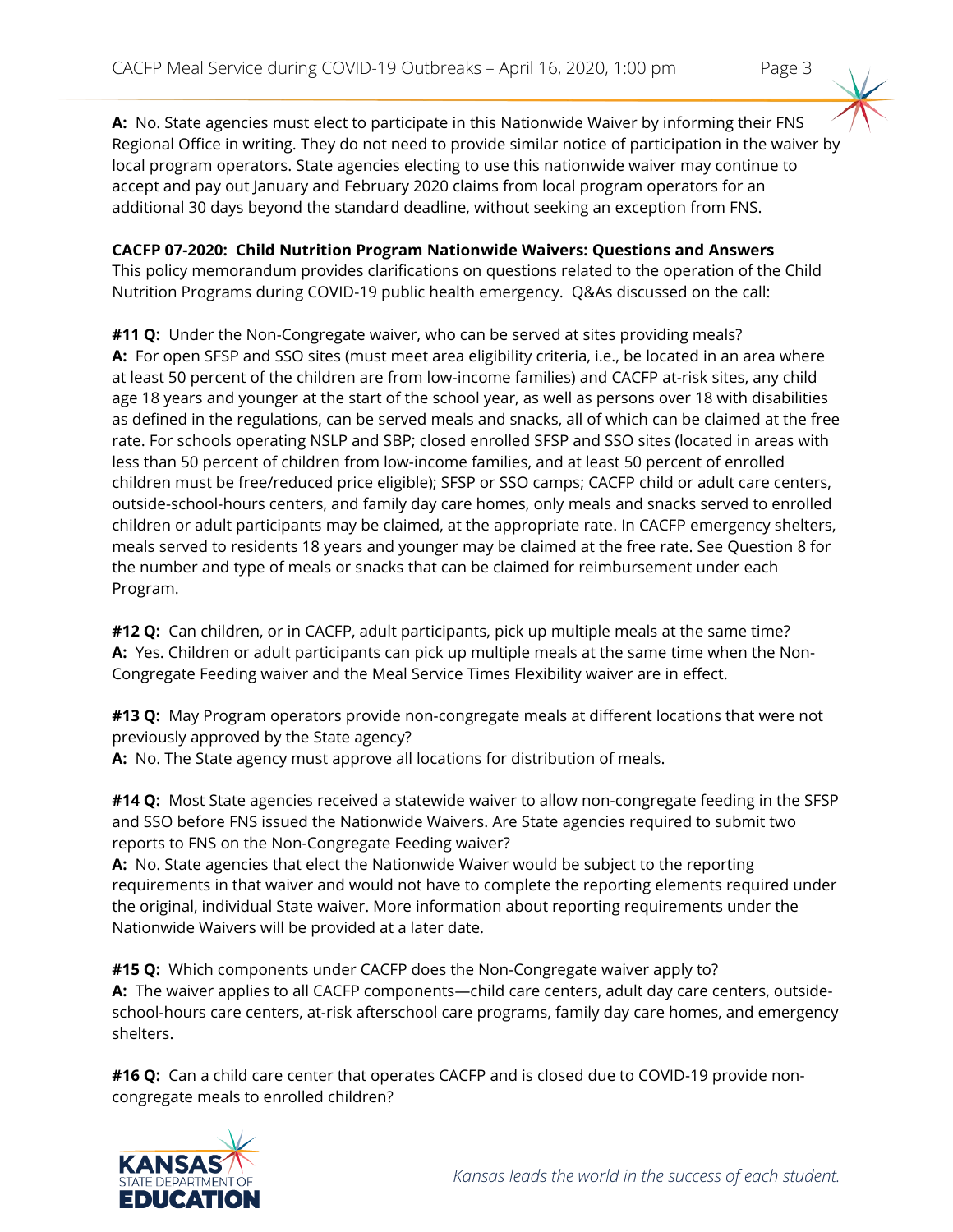**A:** The waiver provides CACFP institutions and facilities the ability to provide meals through a variety of methods, including pick-up schedules with designated times for distribution, as long as these are previously approved by the State agency. The maximum number of meals that may be offered to each child remains the same as under regular CACFP operations. The State agency may approve a distribution or pick up approach that includes meals for multiple days, up to one week at a time. When approving these requests, the State agency should consider the expected duration of the closure, and the Program operator's capacity to execute such an approach effectively, including its ability to meet State or local food safety requirements.

**#17 Q:** How would non-congregate feeding work in CACFP emergency shelters?

**A:** Children 18 years and younger residing in emergency shelters would not have to consume their meals in a group setting. They would be allowed to take meals off-site or to their individual rooms.

**#18 Q:** Under the current nationwide waivers allowing non-congregate feeding and no meal time restrictions due to COVID-19, may Child Nutrition Program operators provide food items in bulk, either through pick up or home delivery, without additional waivers?

**A:** Under current statutory and regulatory authority and in conjunction with recent COVID-19 waivers allowing non-congregate feeding and no meal time restrictions, when providing multiple meals at one time, Program operators may provide bulk items as long as individual meals are easily identifiable as a reimbursable meal. When implementing such a delivery mechanism, Program operators:

- Must include the required food components in the proper minimum amounts for each reimbursable meal being claimed;
- Must ensure that food items are clearly identifiable as making up reimbursable meals;
- Are strongly encouraged to provide menus with directions indicating which items are to be used for each meal and the portion sizes;
- Should consider whether households have access to refrigeration, stoves, microwaves, etc., when providing food that requires refrigeration or further preparation, such as reheating; and
- Should ensure that only minimal preparation is required and that food is not provided as ingredients for recipes that require chopping, mixing, baking, etc.

*Note: KSDE CNW has developed a resource Servings in Bulk Packages to assist in correct portion sizes when providing food items in bulk.*

# **CACFP 08-2020: Child Nutrition Program Meal Service during Novel Coronavirus Outbreaks: Questions and Answers #3**

This policy memorandum provides clarifications on questions related to the Nationwide waivers issued by Food and Nutrition Service in response to the COVID-19 public health emergency. Q&As discussed on the call:

**#9 Q:** Under the Non-Congregate waiver, can CACFP operators deliver meals directly to children or adult participants' homes?

**A:** Yes. If the CACFP operator determines there is a need and it is logistically feasible to deliver meals directly to homes, it may do so with State agency approval and adherence to all Federal confidentiality requirements. If applicable, any State agency meal service times would also have to be waived, per the Meal Service Time nationwide waiver. Delivery could be completed by mail or delivery service, or hand- delivered by CACFP staff, volunteers, community organizations, or others.

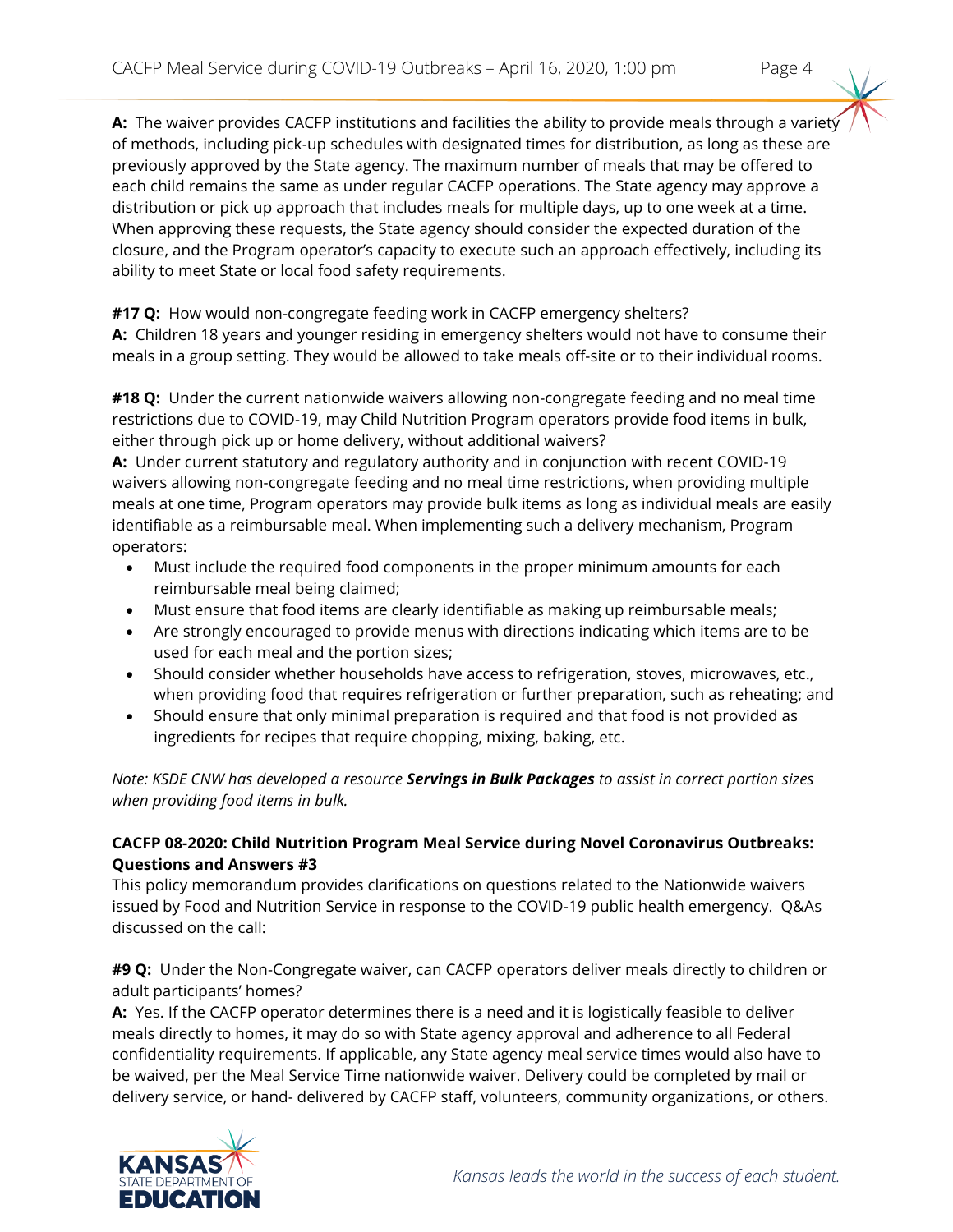The State agency should consider the capacity of the CACFP operator to execute such an approach effectively, including meeting State or local food safety requirements. This option is only available to CACFP operators that provide care for enrolled children and adult participants due to confidentiality and logistical requirements. Only meals delivered to enrolled children or adult participants will be reimbursable.

# **#10 Q:** What funding is available for meal delivery?

**A:** There is no additional reimbursement for home delivery or mobile meals delivery, but related expenses, such as postage or delivery service fees, would be considered an allowable cost under the CACFP. Delivery costs could also be paid with non-program funds such as State or local funds, or private donations.

**#11 Q:** What are the requirements for initiating home meal delivery for a household? **A:** CACFP operators must first obtain written consent from households of enrolled children (this could include email or other electronic means) that the household wants to receive delivered meals. In addition, CACFP operators should confirm the household's current contact information to ensure meals are delivered to the correct location. It is critical that CACFP operators protect the confidentiality of children and their households throughout this process. The National School Lunch Act and the Family Educational Rights and Privacy Act (FERPA) do not authorize release of household contact information for children without first obtaining the written consent of the child's parent or guardian. The CACFP operator must make the first contact about meal delivery with the households of enrolled children, and adult participants, and must notify them if contact information will be shared with an external organization, for example, a local non-profit that will provide meal delivery. Once the CACFP operator receives written consent from the parent or guardian to release contact information, the information may be shared with other organizations involved with meal delivery.

# **#12 Q:** Do home-delivered meals need to be shelf stable?

**A:** No. The type of meal offered will depend on the resources and capacity of the Program operator. Those that are able to prepare ready-to-eat meals and have the capacity to deliver meals daily in a way that meets State or local food safety requirements may do so.

**#13 Q:** Does the child or adult participant need to be present for home meal delivery? **A:** No. As long as the CACFP operator has obtained the household's written consent to deliver meals and has verified the current address, the child or adult participant does not need to be present at the time of delivery. If the meals are shelf stable, no one need be present, as long as the address has been verified. Please consider State and local food safety requirements and best practices.

**#14 Q:** Are sponsors able to keep their CACFP at-risk afterschool care operations going, even if schools are implementing SFSP or SSO?

**A:** Yes. A sponsor is allowed to keep its CACFP At-Risk operations going while schools are closed, even if the school is serving meals under SFSP or SSO.

**#15 Q:** Can an SFA or other sponsor that participates in both SFSP or SSO and CACFP At-Risk provide meals and snacks through SSO or SFSP and At-Risk to each participant? Do the Programs have to be operated at the same site or different sites? Can participants pick up multiple meals at once?